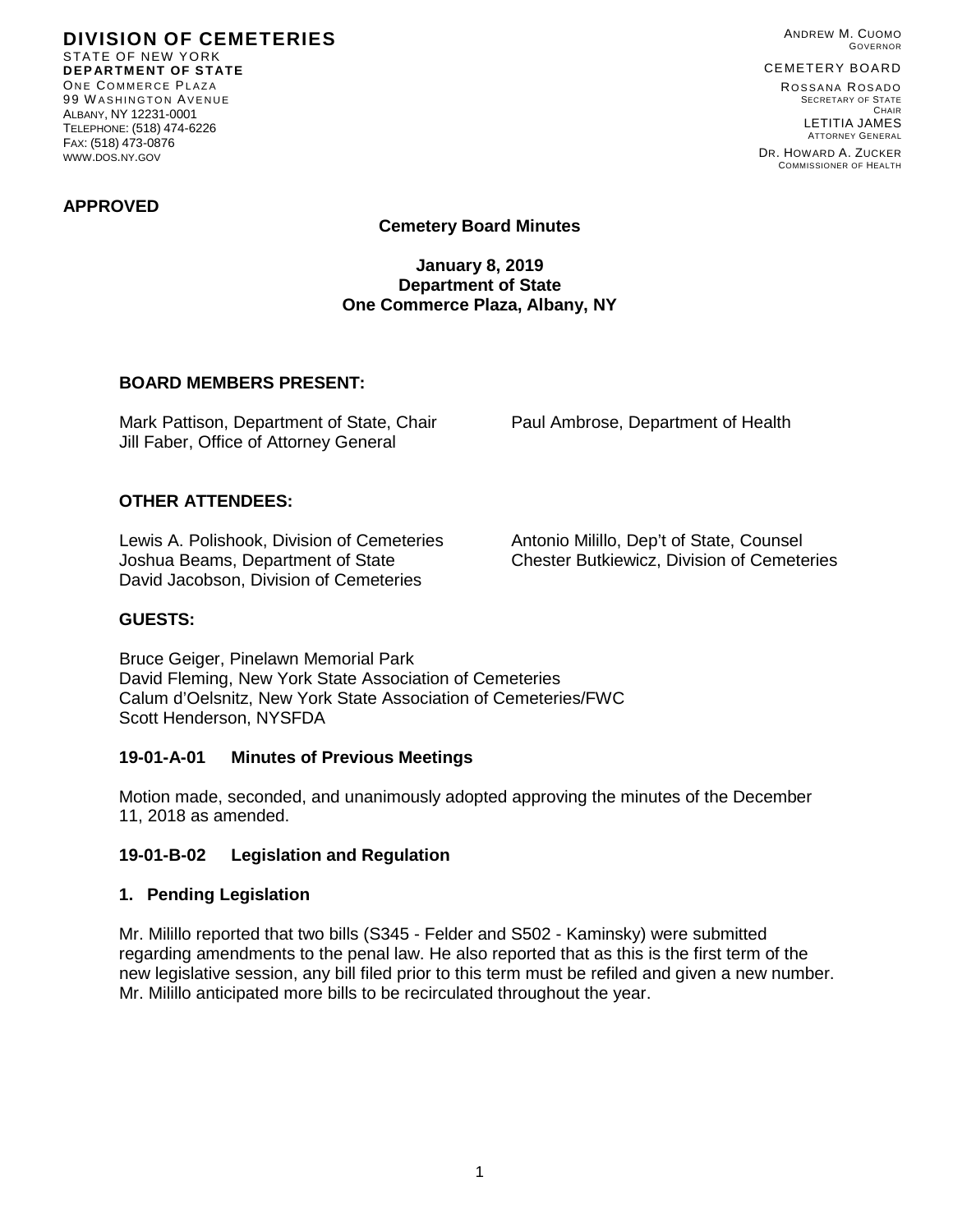## 2. **Rules and Regulations**

None.

# **19-01-C-03 Division Report**

1. Annual Mailing - Update

Mr. Polishook reported that the annual mailing will be sent to cemeteries on or about January 15, 2019. The Division will not mail paper copies of the annual report. The mailing will indicate where cemeteries can file online or print out copies of a paper form. If a cemetery cannot do either, it may contact the Division to obtain a paper copy. Mr. Polishook also reported that the online fillable form has also been removed from the website. Associate Accountant Alicia Young is recording a video instructing cemeteries on how to complete online filing. The link will appear on the website. Mr. Polishook stated that while online filing is not required, it is preferred.

## 2. Delegated Powers

The Board discussed the list of delegated powers to the Division. The regulations provide that where the Division acts in the Board's name, aggrieved parties can appeal to the Board. The delegation of powers to the Division does not mean the Board cannot review cases under proper circumstances.

Mr. Polishook reported that review of annual reports, vandalism/assessment fees, and approved cemetery fees are already tracked and can be reported to the Board. The Board discussed the fact that certain of the delegated responsibilities also include potential penalties; the Division clarified that it would only propose the imposition of penalties, and that cemeteries would be free to challenge those before the Board.

Motion was made, seconded, and unanimously approved affirming the delegation of the following Board responsibilities to the Division:

- 1. Review of cemetery annual reports;
- 2. Collection of vandalism and assessment fees;
- 3. Review of cemetery rules and regulations;
- 4. Review of cemetery service charges;
- 5. Review of charges that do not appear on a list of service charges (one-off charges);
- 6. Charges for cement beds;
- 7. Fees for no-liner burial where there is a religious objection;
- 8. Review of reclamations;
- 9. Requests for additional reports;
- 10. Extensions of time for reports: the Division routinely grants additional time for filing of annual reports;
- 11. Reports on use of vandalism fund money;
- 12. Approval of grave resales for graves bought before 1949 for purpose of resale;
- 13. Review of applications to use a portion of net appreciation, pursuant to N-PCL section 1507(a) and 1507(c).

## **19-01-D-04 Vandalism, Abandonment and Monument Repair or Removal Fund Report**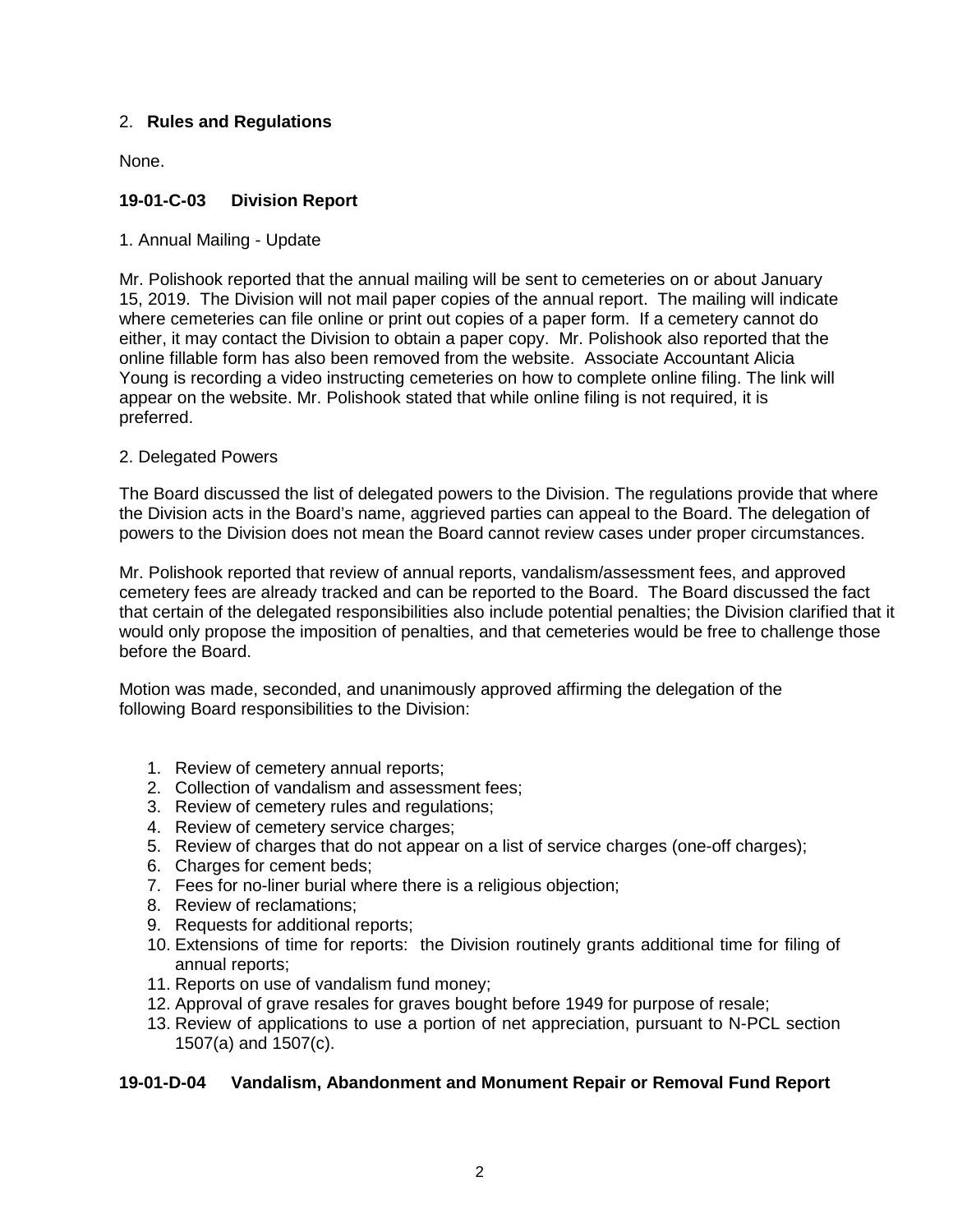Mr. Butkiewicz presented the vandalism report. In this fiscal year, the Division has collected \$104,592 in vandalism fund fees. The Vandalism Fund appropriation amount is \$939,000. For the current fiscal year, the Board had granted applications totaling \$1,548,734. Applications pending review total \$1,588,863.

The Board approved the following applications for funds for restoration of dangerous monuments, subject to availability of funds:

15-072 Workmen's Circle Cemetery of Buffalo - \$37,424.50

# **19-01-E-05 Mount Lebanon (41-010 Queens) Reclamation of Society Graves**

Mount Lebanon Cemetery submitted an application seeking approval of reclamation of graves owned by the Kovner Ladies Gemilath Chesed Verein Inc. (the Society), a society that had its last burial in 1989. Both of the society's two last signatories are interred at the cemetery. The cemetery applied to reclaim graves owned by the society pursuant to Not-for-Profit Corporation Law section 1513-a(i). The statute allows for reclamation of society graves after either one of two things has happened: (1) "a request to make a burial on the grounds of a nonsectarian burial society and the provisions of paragraph (h) of section fifteen hundred twelve of this article had to be invoked to make the burial"; or (2) routine mailings or proxy mailings are sent to the officers of record of a nonsectarian burial society and such mailings are returned by the post office. The cemetery relied on the first prong based on a burial that occurred in 1989. However, that burial occurred years before the enactment of N-PCL section 1512(h)(1). Additionally, counsel to the Division and the Board questioned the sufficiency of evidence that the cemetery, family, or funeral home had made reasonable efforts in 1989 to find a society signatory before authorizing the burial.

After extensive discussions, the Board agreed that cemeteries may rely on burials that occur without society signature before the enactment of N-PCL section 1512(h)(1). After review and discussion of the record before it, motion was made, seconded, and unanimously adopted approving the reclamation based on the memorandum prepared by the Division.

Counsel suggested, and the Board agreed, that consideration should be given to promulgating regulations concerning such reclamations. The Division Director suggested that, pending such consideration, the Division should consider revising its guidelines to reflect the discussion held before the Board at this meeting.

## **Public Comments:**

Mr. Fleming of NYSAC addressed the issue of non-sectarian burial societies and stated that nonsectarian and sectarian burial societies are a problem for cemeteries today. There are often very few records which puts families in difficult situations, and officers are often not available to sign for the burials. This causes operational problems. NYSAC proposed the nonsectarian burial society reclamation bill to assist cemeteries running out of land, giving the opportunity to reclaim some of the land that had been excluded previously. Mr. Fleming anticipates many more cemeteries submitting applications for the reclamation of these types of graves.

**Motion to go into executive session made, seconded, and unanimously carried.**

**Motion to exit executive session made, seconded, and unanimously carried.**